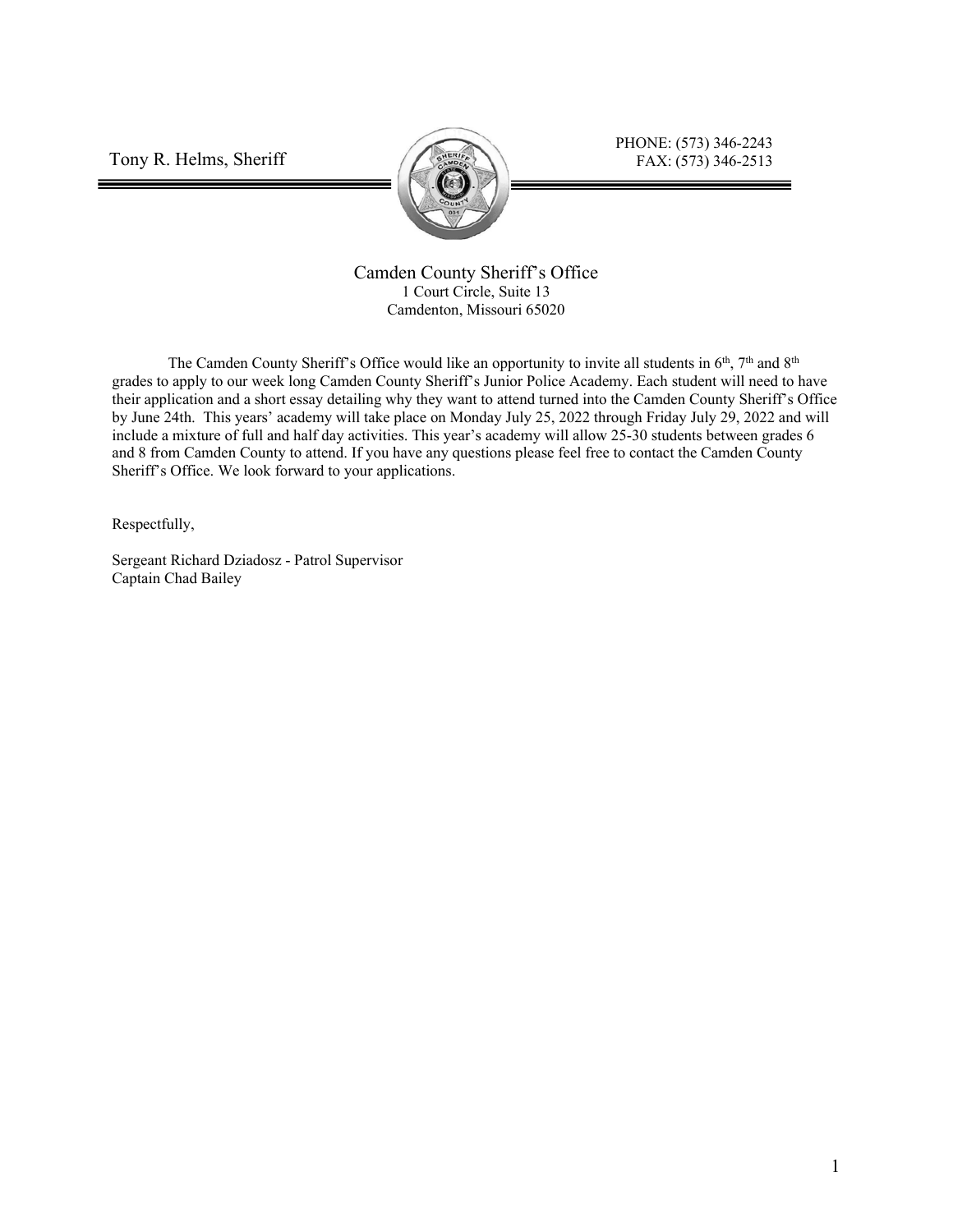



### **Camden County Sheriff's Office Junior Police Academy Application**

| Last                                                                                                                                                                                                                                                                                                                                                                                                            |  | First |                              | MI |
|-----------------------------------------------------------------------------------------------------------------------------------------------------------------------------------------------------------------------------------------------------------------------------------------------------------------------------------------------------------------------------------------------------------------|--|-------|------------------------------|----|
|                                                                                                                                                                                                                                                                                                                                                                                                                 |  |       |                              |    |
|                                                                                                                                                                                                                                                                                                                                                                                                                 |  |       | (Street/City/State/Zip Code) |    |
|                                                                                                                                                                                                                                                                                                                                                                                                                 |  |       |                              |    |
|                                                                                                                                                                                                                                                                                                                                                                                                                 |  |       |                              |    |
|                                                                                                                                                                                                                                                                                                                                                                                                                 |  |       |                              |    |
|                                                                                                                                                                                                                                                                                                                                                                                                                 |  |       |                              |    |
|                                                                                                                                                                                                                                                                                                                                                                                                                 |  |       |                              |    |
| **Relative(s) to notify in case of an emergency/if a parent is unavailable**                                                                                                                                                                                                                                                                                                                                    |  |       |                              |    |
|                                                                                                                                                                                                                                                                                                                                                                                                                 |  |       |                              |    |
|                                                                                                                                                                                                                                                                                                                                                                                                                 |  |       |                              |    |
|                                                                                                                                                                                                                                                                                                                                                                                                                 |  |       | (Street/City/State/Zip Code) |    |
| Home/Cell Phone: 2008 2010 2020 2021                                                                                                                                                                                                                                                                                                                                                                            |  |       |                              |    |
|                                                                                                                                                                                                                                                                                                                                                                                                                 |  |       |                              |    |
|                                                                                                                                                                                                                                                                                                                                                                                                                 |  |       |                              |    |
|                                                                                                                                                                                                                                                                                                                                                                                                                 |  |       | (Street/City/State/Zip Code) |    |
|                                                                                                                                                                                                                                                                                                                                                                                                                 |  |       |                              |    |
| I hereby waive and release any and all rights and claims for damages I may have against any and all<br>individuals associated with the Camden County Sheriff's Office and the Junior Police Academy, and<br>the Camden County while my child attends Camden County Sheriff's Office Junior Police Academy<br>for any and all injuries suffered by him/her at said Academy. I attest and verify that my child is |  |       |                              |    |

**Parent(s) Signature: \_\_\_\_\_\_\_\_\_\_\_\_\_\_\_\_\_\_\_\_\_\_\_\_\_\_\_\_\_ Date: \_\_\_\_\_\_\_\_\_\_\_\_\_\_\_\_\_** 

*physically fit and able to attend the Camden County Sheriff's Office Junior Police Academy.*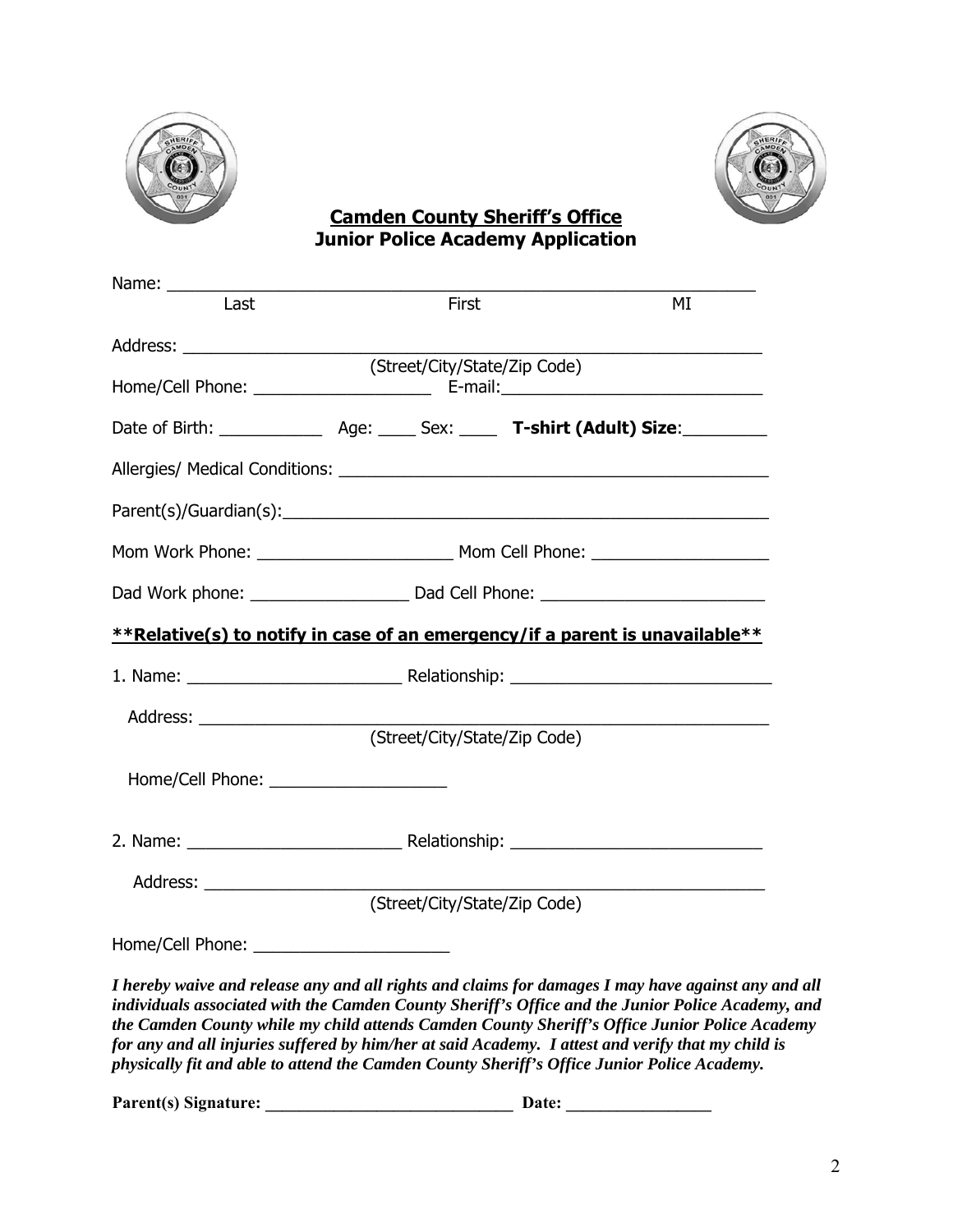



### **PARENTAL PERMISSION AND RESPONSIBILITY**

I understand that the Camden County Sheriff's Office Junior Police Academy may accept my child to attend their Academy on the basis that I/WE have agreed to assume all risks arising from participation in said Academy. I/WE, the Parent/Guardian of  $\Box$ , consent to his/her participation in this program and assume all risks and claims of damage of any nature or kind which my child could receive by reason of accident or injury while attending the Academy. The Academy staff and/or local hospital have my permission to treat the above child in the event of an emergency.

I/WE support the policies, regulations, and aims of the activities of the Camden County Sheriff's Office Junior Police Academy. I will talk to my child prior to attending the Academy and encourage them to take part in all activities, and to cooperate with the Academy staff and guest speakers.

I/WE also understand that if my child's behavior violates any of the Academy's rules or intimidates other cadets, the Camden County Sheriff's Office Junior Police Academy reserves the right to dismiss said child.

I/WE also understand that transportation to and from the Academy is my responsibility.

| Printed Name of Applicant:       |  |
|----------------------------------|--|
| Printed Name of Parent/Guardian: |  |

Signature of Parent/Guardian: **Example 2018** 

Date:  $\Box$ 

## **\*\*APPLICATIONS DUE NO LATER THAN JUNE 24TH\*\***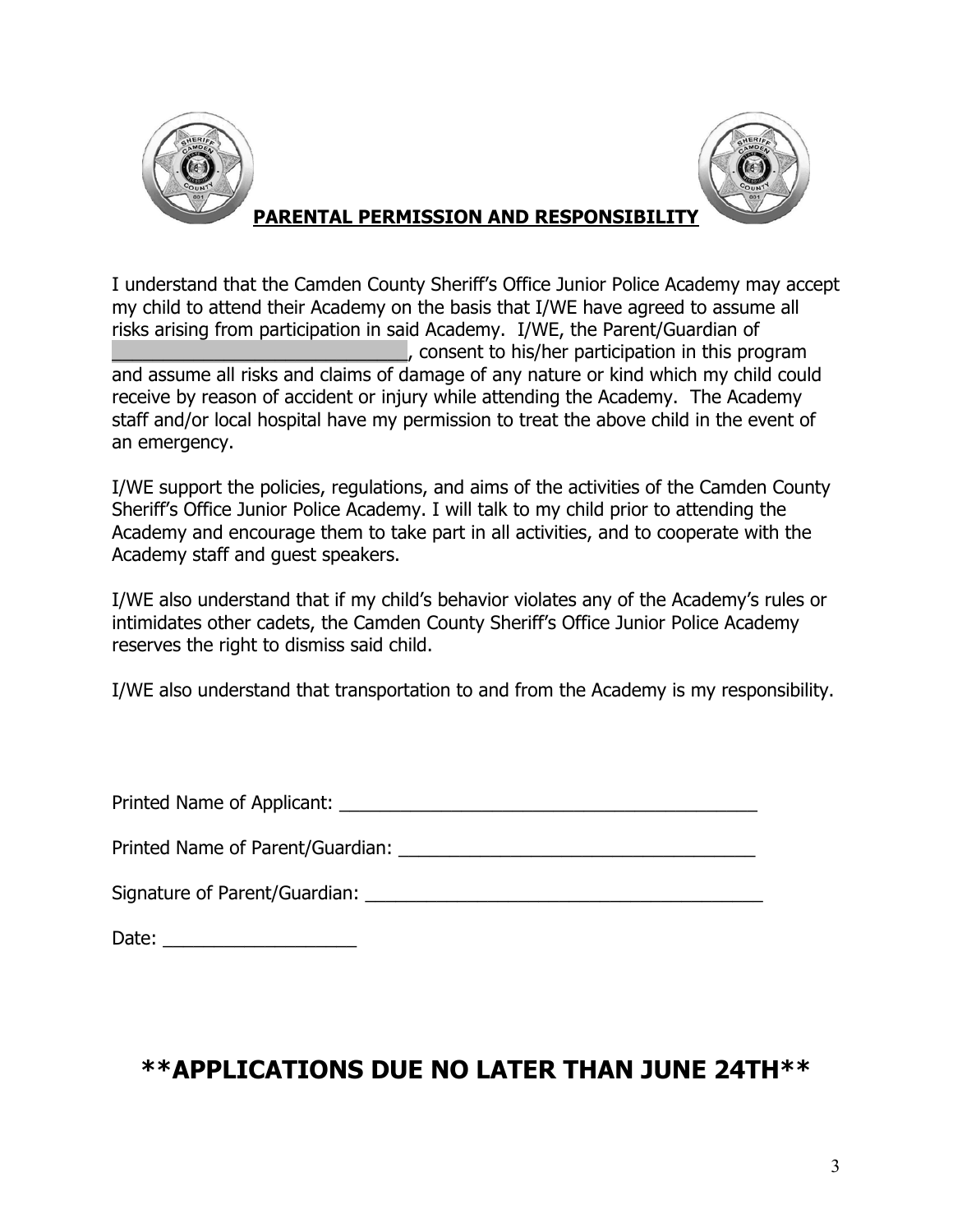#### **PHOTO / VIDEO RELEASE**

 For, and in consideration of, a copy of the photograph used, the undersigned, with intent to be legally bound, does hereby consent to the use and appropriation of his/her likeness in any **Camden County Sheriff's Office** broadcast, publication, demonstration, or display of photographs and or video/film recording of **Camden County Sheriff's Office/ and Camden County Sheriff's Office Junior Police Academy.** The undersigned recognizes that his/her likeness may be used in publications, periodicals, advertisements, promotional materials, commercials, or video presentations for dissemination to the general public. Without limitation or reservation, and with an understanding of the special precautions undertaken by **Camden County Sheriff's Office** to ensure confidentiality, I knowingly, intentionally and voluntarily, and for my heirs and administrators and assigns, do, Generally Release **Camden County Sheriff's Office** its directors, officers, agents, employees, and members from any or all liability of every nature for the use or appropriation of my name or likeness. I further waive any and all claims or causes of action or claims including, but not to be limited to, defamation, false-light privacy, invasion of privacy, commercial misappropriation, and disclosure of private facts. I hereby state that I understand the content and effect of this Release and intending to be legally bound hereby, sign.

Printed Name of Parent/Guardian:

Parent/Guardian Signature: \_\_\_\_\_\_\_\_\_\_\_\_\_\_\_\_\_\_\_\_\_\_\_\_\_\_\_

Printed Name of Applicant: \_\_\_\_\_\_\_\_\_\_\_\_\_\_\_\_\_\_\_\_\_\_\_\_\_\_\_\_